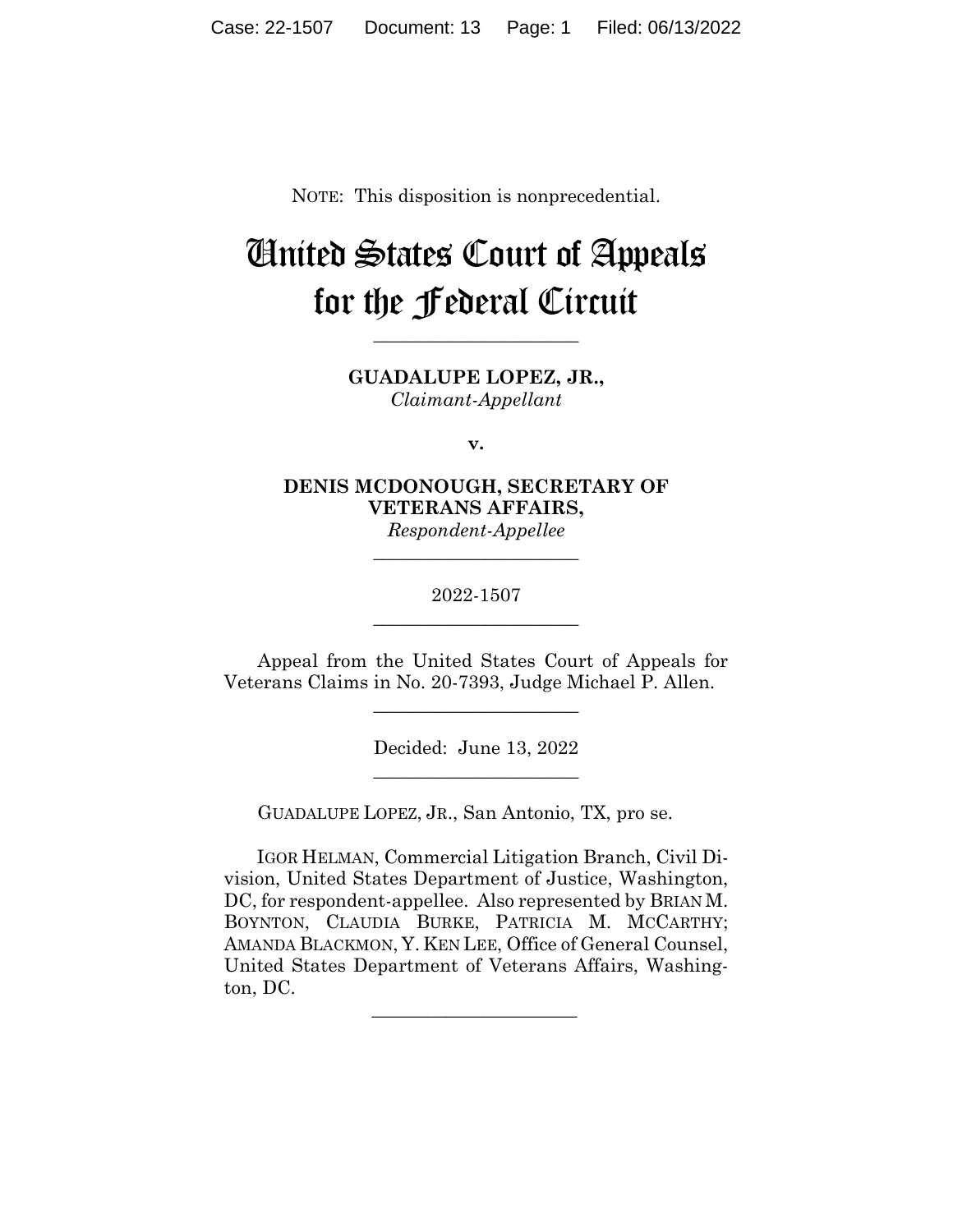## Before NEWMAN, STOLL, and STARK, *Circuit Judges*.

## PER CURIAM.

Guadalupe Lopez, Jr., a United States Marine Corps veteran, appeals the decision of the United States Court of Appeals for Veterans Claims. Mr. Lopez argues that his entitlement to disability benefits for coronary artery disease should have been effective as of the date he was discharged from service. Because Mr. Lopez's challenges on appeal involve the application of law to fact, we dismiss for lack of jurisdiction.

### BACKGROUND

Mr. Lopez served in the Marine Corps from February 1967 to March 1970, including service in the Republic of Vietnam. SAppx. 6.1 During the time frame between now and his discharge, he has claimed, and received, service connection for numerous disabilities, including PTSD, tension headaches, carpal tunnel syndrome, coronary artery disease, and a variety of disabilities stemming from shell fragment wounds. SAppx. 145–46. The current appeal relates to his claim for service connection for coronary artery disease.

Although Mr. Lopez sought service connection for numerous disabilities shortly after his discharge in March 1970, SAppx. 176–78, he did not seek service connection for coronary artery disease at that time. In October 1984, Mr. Lopez sought service connection for other health problems, including a heart problem. SAppx. 167. The Veterans Administration Regional Office (RO) denied his claims in January 1985. *Id.*

<sup>1 &</sup>quot;SAppx." refers to the supplemental appendix filed by the Government.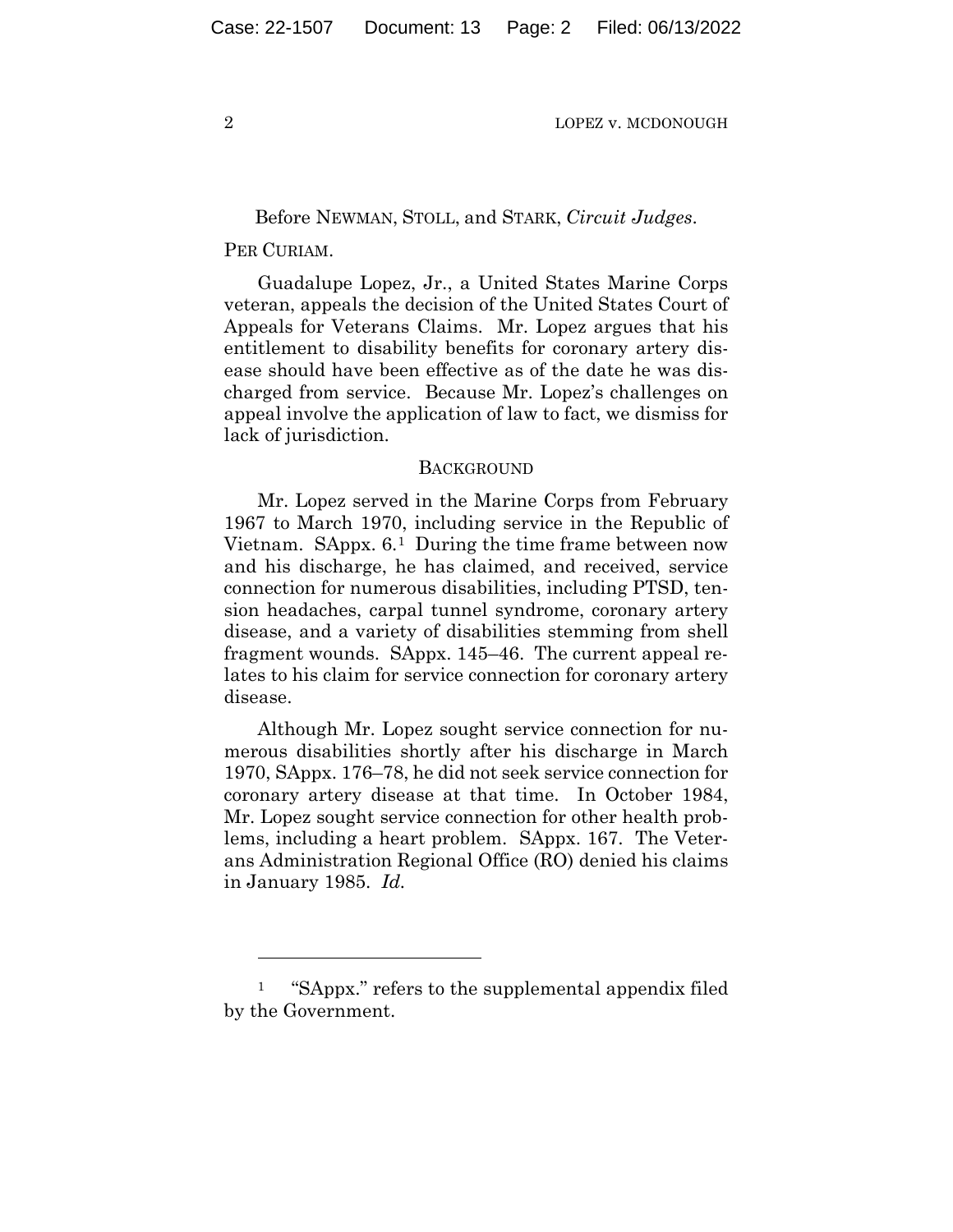In January 1997, Mr. Lopez filed a request to reopen claims for service connection for several conditions, including dizziness, shortness of breath, and high blood pressure. SAppx. 164. The RO denied his request to reopen, finding that Mr. Lopez had failed to present new and material evidence warranting reopening. *Id.*

In March 2002, Mr. Lopez reported to the VA medical center in San Antonio, Texas that he had a history of coronary artery disease. SAppx. 160. That reporting was reflected in his records which were received by the VA on September 17, 2002. *Id.*

On October 13, 2009, the VA added "ischemic heart disease" (also known as coronary artery disease) to the list of disabilities that are presumptively service-connected based on exposure to herbicides in the Republic of Vietnam. Accordingly, in February 2010, Mr. Lopez sought "retroactive benefits" for coronary artery disease. SAppx. 163. The RO granted service connection for coronary artery disease and assigned a ten percent disability rating effective September 17, 2002, the date the VA received Mr. Lopez's medical record reporting his history of coronary artery disease. SAppx. 150, 159–61. Mr. Lopez appealed this decision to the Board of Veterans' Appeals.

While Mr. Lopez's appeal was pending, he underwent a VA examination on January 29, 2015, in which the examiner noted Mr. Lopez's coronary artery disease impacted his ability to work. SAppx. 66, 143. Accordingly, the RO increased Mr. Lopez's rating from ten percent to thirty percent, effective January 29, 2015. SAppx. 143–44.

The Board, in September 2016, denied Mr. Lopez's request for an increased rating and earlier effective date for the thirty percent rating. SAppx. 98–99. Mr. Lopez appealed this decision to the Court of Appeals for Veterans Claims.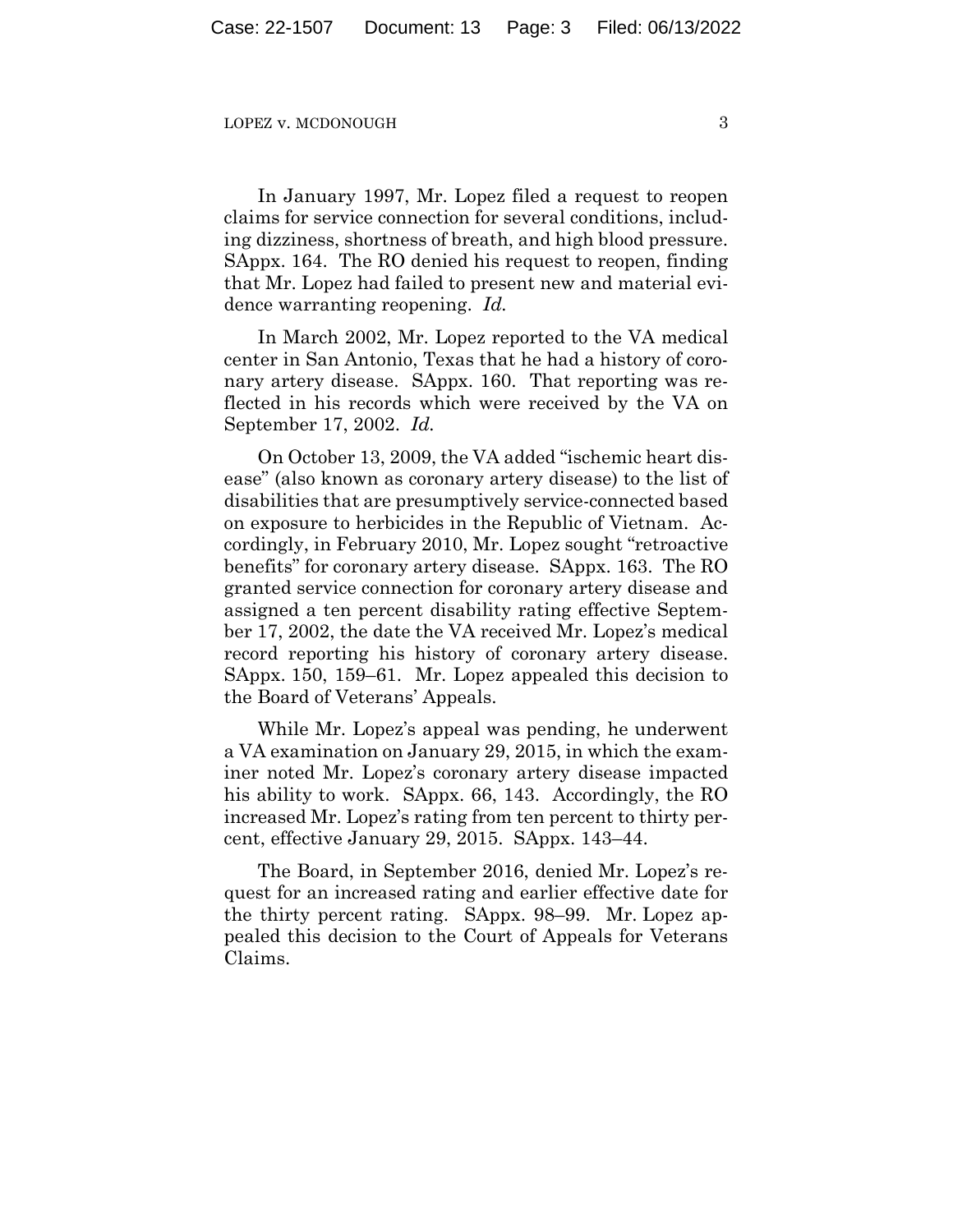The Veterans Court vacated the Board's determination as to a thirty percent disability rating effective January 29, 2015. SAppx. 66. The Veterans Court determined that the Board failed to account for the 2015 VA examiner's finding that Mr. Lopez's coronary artery disease affected his ability to work and did not make specific findings as to why this was appropriately addressed by his thirty percent rating. *Id.*

On remand, the Board considered the VA examiner's statement, but denied a rating higher than thirty percent. SAppx. 52–53. The Board, however, assigned an earlier effective date for Mr. Lopez's coronary artery disease based on an exception from the general rules for establishing an effective date. SAppx. 61–63. Specifically, in the wake of a successful class action lawsuit<sup>2</sup> against the VA regarding veterans' exposure to certain herbicides, including Agent Orange, the VA promulgated a regulation implementing the court's orders—38 C.F.R. § 3.816. This regulation specifies rules for determining retroactive effective dates for Vietnam-era veterans whose disabilities are later presumed service-connected by statute or regulation. The Board applied that regulation here.

The Board determined that Mr. Lopez's claim that was denied in January 1985 fell outside the window for this exception. SAppx. 62; *see also* § 3.816(c)(1) (listing date range as September 25, 1985 to May 3, 1989), (c)(2) (listing date range as "pending before VA on May 3, 1989, or was received by VA between that date and the effective date of the statute or regulation establishing a presumption of service connection for the covered disease"). But the Board

<sup>2</sup> *Nehmer v. U.S. Veterans' Admin*., 712 F. Supp. 1404 (N.D. Cal. 1989) (*Nehmer I*); *Nehmer v. U.S. Veterans Admin*., 32 F. Supp. 2d 1175 (N.D. Cal. 1999) (*Nehmer II*); *Nehmer v. Veterans' Admin. of Gov't of U.S*., 284 F.3d 1158 (9th Cir. 2002) (*Nehmer III*).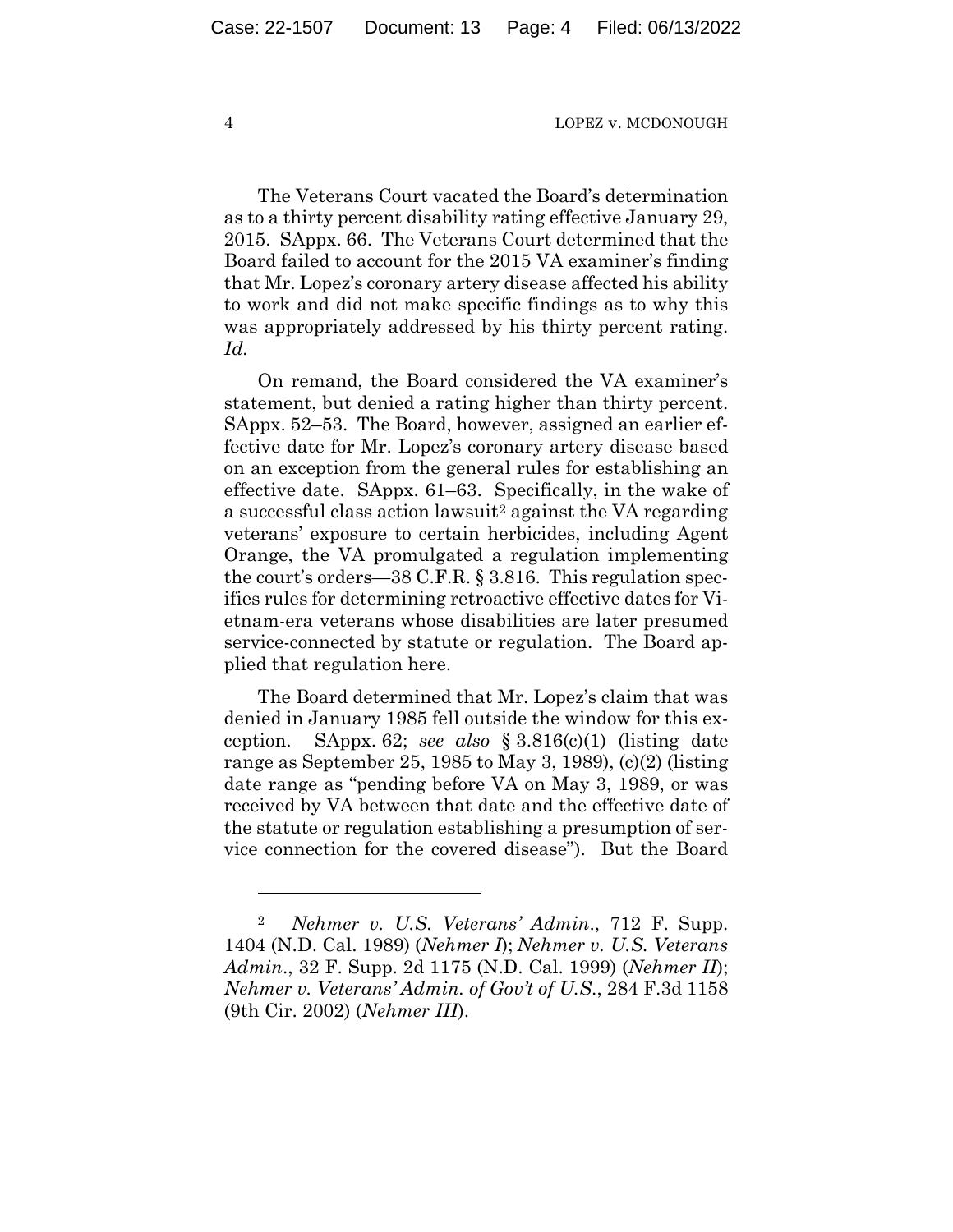interpreted Mr. Lopez's 1997 request to reopen, which fell within the window of the exception, as "reasonably includ[ing] symptomology contemplated by a heart disorder." SAppx. 62. Accordingly, the Board assigned an effective date of January 4, 2001, which was the date the Board determined that the "disability arose" under  $\S 3.816(c)(2)$ . SAppx. 63. Mr. Lopez again appealed this decision to the Veterans Court.

The Veterans Court again vacated the Board's decision and remanded. The Veterans Court found the Board's determination of the effective date as being the date of diagnosis to be deficient in its reasoning. SAppx. 31. Accordingly, the Veterans Court remanded the case to the Board.

In a July 2020 decision, the Board applied an effective date of January 17, 1997, SAppx. 14, 19, the date of Mr. Lopez's request to reopen which the Board had previously interpreted as "reasonably includ[ing] symptomology contemplated by a heart disorder," SAppx. 62. The Board again confirmed, however, that Mr. Lopez's earlier 1984 claim that included "heart problems" was filed outside of the window for the special *Nehmer* rules governing effective dates. SAppx. 18. The Board also denied an increased rating (above thirty percent). SAppx. 22. Mr. Lopez then appealed this decision to the Veterans Court.

This time, the Veterans Court affirmed. *Lopez v. McDonough*, No. 20-7393 (Vet. App. Jan. 19, 2022). SAppx. 1 (Judgment); SAppx. 6–12 (Memorandum Decision). In a single-judge memorandum decision, the Veterans Court found no basis for entitlement for awarding an effective date retroactive to March 1970 (the date of Mr. Lopez's discharge), as Mr. Lopez had requested. SAppx. 8. The Veterans Court confirmed the Board's application of the special *Nehmer* effective date provisions to Mr. Lopez's case and rejected his argument that the Board failed to comply with previous remands. SAppx. 8–9. The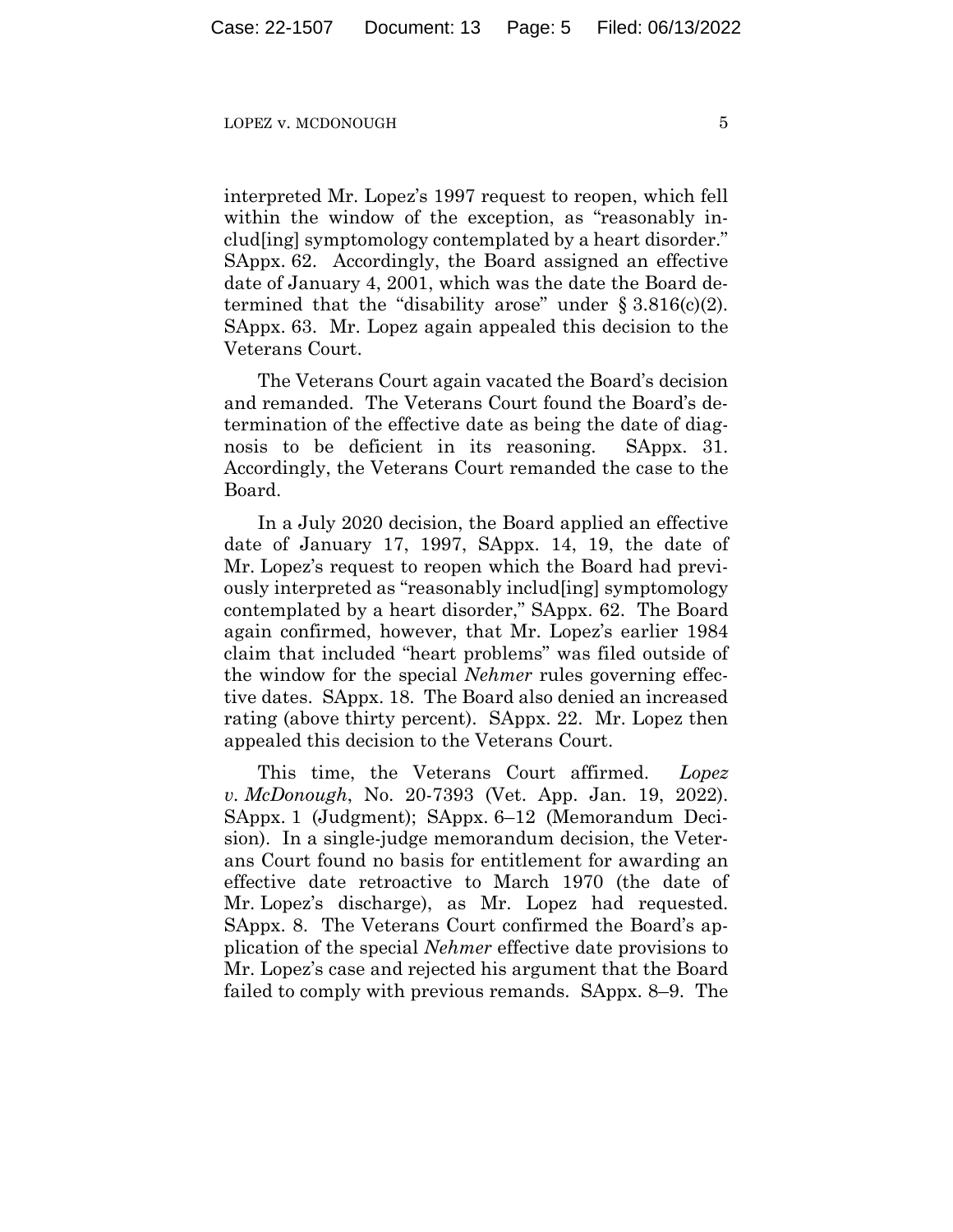Veterans Court also rejected Mr. Lopez's claims for a higher rating. SAppx. 9–11.

Mr. Lopez then moved for a panel decision. A threejudge panel granted the request and affirmed the singlejudge memorandum decision. Appellant's Br. 29–30 (Veterans Court panel decision dated December 13, 2021).3 Mr. Lopez then moved for review by the full court, which the Veterans Court denied on January 19, 2022. Appellant's Br. 27.

Mr. Lopez now appeals to this court.

## **DISCUSSION**

Our jurisdiction over appeals from the Veterans Court is limited. We are permitted to "decide all relevant questions of law, including interpreting constitutional and statutory provisions." 38 U.S.C. § 7292(d)(1). But we cannot review a challenge to a factual finding or a challenge to a law or regulation as applied to the facts of a case, except to the extent that an appeal presents a constitutional issue. *Id.* § 7292(d)(2); *Wanless v. Shinseki*, 618 F.3d 1333, 1336 (Fed. Cir. 2010).

On appeal, Mr. Lopez makes a number of arguments challenging the Veterans Court's decision, but they all involve challenges to the application of the law to fact—questions that we may not review. For instance, we understand Mr. Lopez to argue principally that the Veterans Court's decision misapplied the *Nehmer* special provisions in determining the effective date in his case. *See, e.g.*, Appellant's Br. 2 (arguing "non-Nehmer disposition"), 5 (referring to the "Nehmer Court Order" and Section 3.816); *see also id.* at 7–8, 10–11, 13–16, 18–19, 22–23. This argument,

<sup>3 &</sup>quot;Appellant's Br. \_\_" refers to pages in Mr. Lopez's informal brief as paginated by the Court's electronic filing system.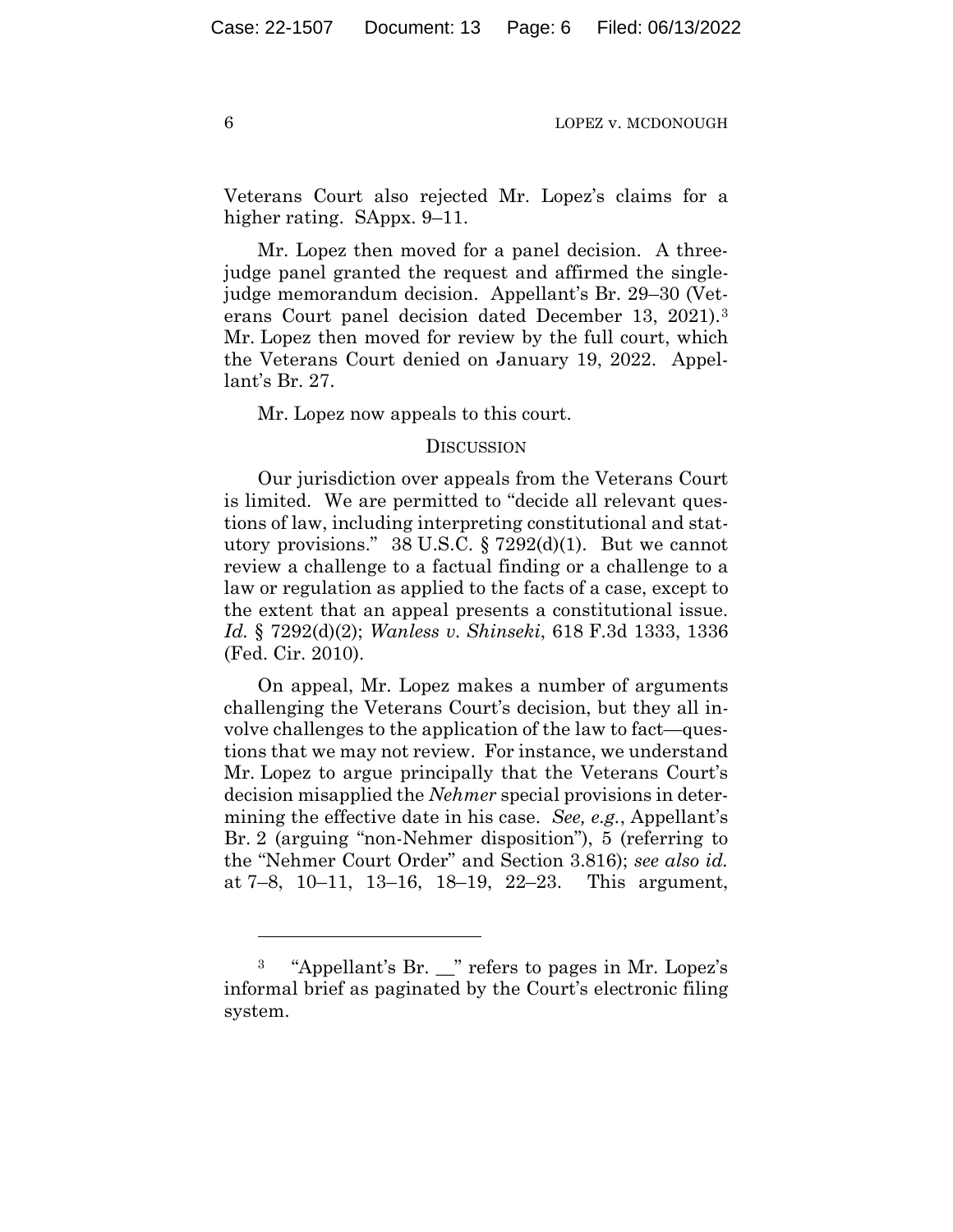however, requests that we review the Veterans Court's application of the law (the *Nehmer* special provisions and § 3.816) to the facts in Mr. Lopez's case, something that we may not review.

Mr. Lopez also appears to challenge the Veterans Court's application of its Internal Operating Procedures (IOPs). *See, e.g.*, Appellant's Br. 4, 7–9, 11, 16–17. This, however, does not involve a question of law or interpretation of a constitutional or regulatory provision, over which we would have jurisdiction. *See Mathis v. McDonald*, 625 F. App'x 539, 542 (Fed. Cir. 2015) (dismissing challenge to Veterans Court's denial of motion to reassign based on the Veterans Court's assignment based on its IOPs, a determination that we found to be "a factual one . . . outside our jurisdiction").4

<sup>4</sup> We note that Mr. Lopez argues we have jurisdiction under *Graves v. Principi*, 294 F.3d 1350, 1355 (Fed. Cir. 2002). Appellant's Br. 12. In *Graves*, we rejected the Government's argument urging dismissal where the appellant argued that the Veterans Court improperly interpreted its Rules of Practice and Procedure. 294 F.3d at 1353–55. The issue in *Graves*, however, regarded the Veterans Court's jurisdiction and we treated the rules of the Veterans Court as "analogous to regulations." *Id.* at 1355 n.1. Furthermore, we noted that the Veterans Court's decision "makes it clear that the court elaborated upon the meaning of Rule 42, as well as 38 U.S.C. § 7266(a)." *Id.* at 1355. Accordingly, we held that we had jurisdiction because the Veterans Court was interpreting both a rule and a statute. The Veterans Court's IOPs discussing the internal processing procedures for appeals are not analogous. And in any case, it is not clear that the Veterans Court was interpreting those IOPs in its decisions because the decisions do not mention the IOPs at all.